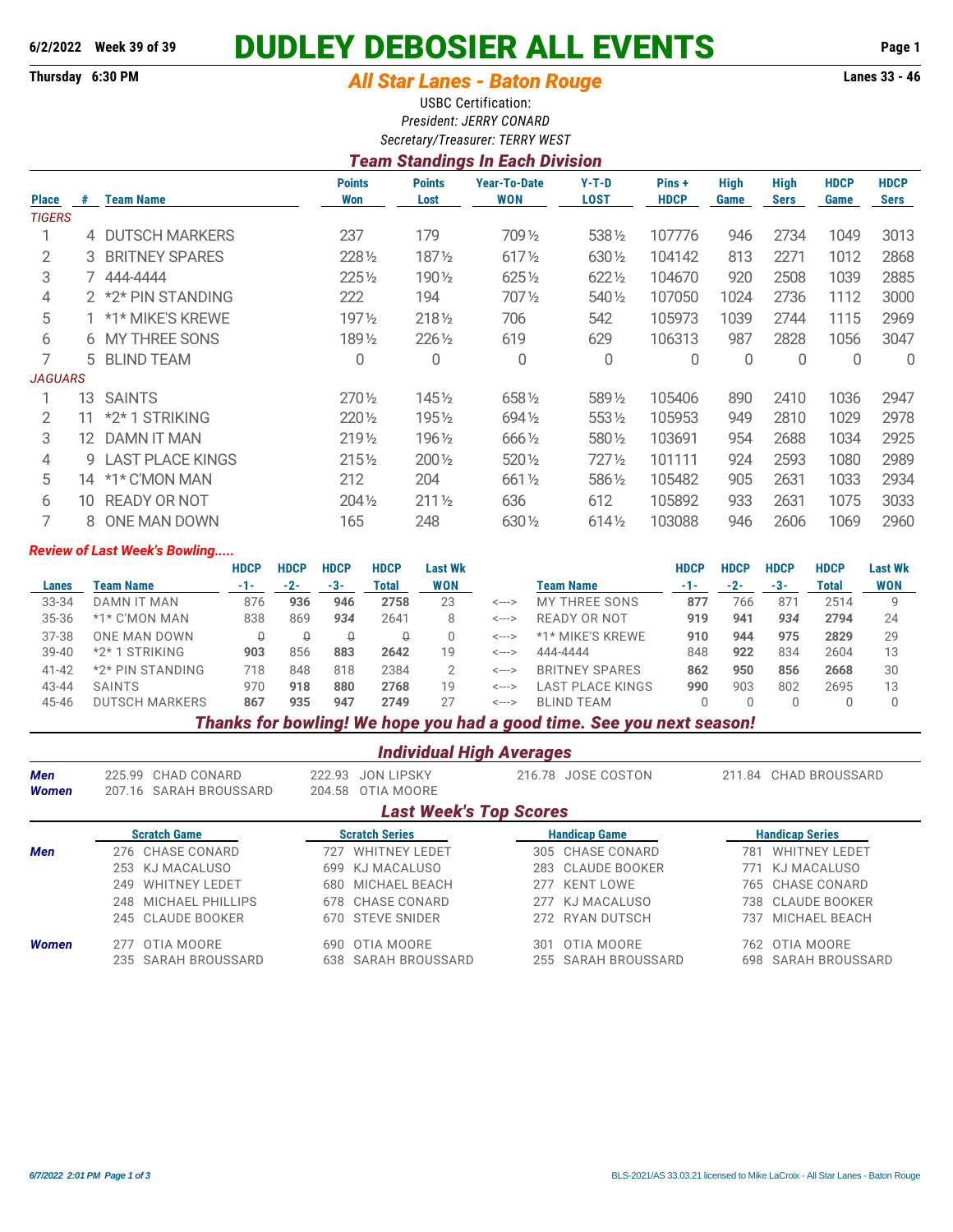## **6/2/2022 Week 39 of 39 DUDLEY DEBOSIER ALL EVENTS Page 2**

|                     |                                                                                        |                 |    |                          |              |                     | <b>Season High Scores</b> |                           |                        |    |                      |     |             |  |  |
|---------------------|----------------------------------------------------------------------------------------|-----------------|----|--------------------------|--------------|---------------------|---------------------------|---------------------------|------------------------|----|----------------------|-----|-------------|--|--|
|                     | Bowlers must have completed a minimum of 78 games to be eligible for any league award. |                 |    |                          |              |                     |                           |                           |                        |    |                      |     |             |  |  |
| <b>Scratch Game</b> |                                                                                        |                 |    | <b>Scratch Series</b>    |              |                     |                           | <b>Handicap Game</b>      | <b>Handicap Series</b> |    |                      |     |             |  |  |
| Men                 | 300 WHITNEY LEDET                                                                      |                 |    |                          |              | 846 CHAD BROUSSARD  |                           | 326 AMIR MOHAMED          | 906 CHAD BROUSSARD     |    |                      |     |             |  |  |
|                     | 300 CHAD CONARD                                                                        |                 |    | 811 CHAD CONARD          |              |                     |                           | 324 DENZEL DORSEY         | 862 DEREK MICHAEL      |    |                      |     |             |  |  |
|                     | 300 AARON DEUTSCH                                                                      |                 |    | <b>JON LIPSKY</b><br>808 |              |                     |                           | <b>KALE SMITH</b><br>323  |                        |    | 854 HAYDEN ROUBIGUE  |     |             |  |  |
|                     | CHAD BROUSSARD<br>299                                                                  |                 |    | 795 CHAD MCCAIN          |              |                     |                           | CHAD BROUSSARD<br>319     | 849                    |    | CHAD MCCAIN          |     |             |  |  |
|                     | AMIR MOHAMED<br>299                                                                    |                 |    |                          |              | 780 STEPHEN TOMCHEK |                           | DANIEL BREWSTER<br>319    |                        |    | 846 MICHAEL PHILLIPS |     |             |  |  |
|                     | JOSE COSTON<br>299                                                                     |                 |    |                          |              |                     |                           |                           |                        |    |                      |     |             |  |  |
|                     |                                                                                        |                 |    |                          |              |                     |                           |                           |                        |    |                      |     |             |  |  |
| <b>Women</b>        | 300 SARAH BROUSSARD                                                                    |                 |    |                          |              | 748 SARAH BROUSSARD |                           | SARAH BROUSSARD<br>316    |                        |    | 796 SARAH BROUSSARD  |     |             |  |  |
|                     | OTIA MOORE<br>279                                                                      |                 |    | 692 OTIA MOORE           |              |                     |                           | 303 OTIA MOORE            |                        |    | 776 OTIA MOORE       |     |             |  |  |
|                     |                                                                                        |                 |    |                          |              |                     | <b>Team Rosters</b>       |                           |                        |    |                      |     |             |  |  |
|                     |                                                                                        |                 |    |                          |              |                     |                           |                           |                        |    |                      |     |             |  |  |
|                     |                                                                                        |                 |    |                          |              | <b>Book</b>         |                           |                           |                        |    |                      |     | <b>Book</b> |  |  |
| <b>ID</b> # Name    |                                                                                        | <b>Avg HDCP</b> |    | <b>Pins Gms</b>          |              | Avg                 |                           | <b>ID</b> # Name          | <b>Avg HDCP</b>        |    | <b>Pins Gms</b>      |     | Avg         |  |  |
|                     | 1 - *1* MIKE'S KREWE                                                                   |                 |    |                          |              |                     |                           | 2 - *2* PIN STANDING      |                        |    |                      |     |             |  |  |
|                     | 1 SARAH BROUSSARD                                                                      | 207             | 20 | 22373                    | 108          | 206                 |                           | 57 AMIR MOHAMED           | 203                    | 24 | 23202                | 114 | 185         |  |  |
|                     | 2 MAURICE THOMPSON                                                                     | 197             | 29 | 22570                    | 114          | 199                 |                           | 64 ALEC TULL              | 210                    | 18 | 17464                | 83  | 207         |  |  |
|                     | 3 WHITNEY LEDET                                                                        | 210             | 18 | 23182                    | 110          | 198                 |                           | 8 ASAD MOHAMED            | 209                    | 18 | 20720                | 99  | 212         |  |  |
|                     | 4 CHAD BROUSSARD                                                                       | 211             | 17 | 24150                    | 114          | 209                 | 7                         | <b>JAMES GREY</b>         | 203                    | 24 | 20587                | 101 | 209         |  |  |
|                     | 96 FRANK MICHELLI                                                                      | bk211           | 17 | $\mathbf{0}$             | $\mathbf{0}$ | 211                 | 5.                        | ASHLEY BOUDREAUX          | bk163                  | 60 | 499                  | 3   | 163         |  |  |
|                     |                                                                                        |                 |    |                          |              |                     | 81                        | <b>JARRYD CORNELIOUS</b>  | 216                    | 12 | 9759                 | 45  | 212         |  |  |
|                     | <b>3 - BRITNEY SPARES</b>                                                              |                 |    |                          |              |                     |                           | <b>4 - DUTSCH MARKERS</b> |                        |    |                      |     |             |  |  |
|                     | 9 JONATHAN BABIN                                                                       | 163             | 60 | 18367                    | 114          | 173                 |                           | 14 RAD TAYLOR             | 198                    | 28 | 21411                | 108 | 196         |  |  |
|                     | 11 STAN AARON                                                                          | 169             | 54 | 18970                    | 112          | 166                 |                           | <b>16 STEPHEN TOMCHEK</b> | 209                    | 18 | 23932                | 114 | 207         |  |  |
|                     | 67 RYAN SCOFIELD                                                                       | 191             | 35 | 20841                    | 109          | 174                 |                           | 15 STEVE SNIDER           | 205                    | 22 | 21591                | 105 | 202         |  |  |
|                     | 12 SCOTT MARTIN                                                                        | 171             | 53 | 19499                    | 114          | 178                 |                           | 13 RYAN DUTSCH            | 198                    | 28 | 22032                | 111 | 185         |  |  |
|                     |                                                                                        |                 |    |                          |              |                     |                           | 73 STEPHEN MAJOR          | 208                    | 19 | 3761                 | 18  | 200         |  |  |
|                     |                                                                                        |                 |    |                          |              |                     |                           | 63 JASON ALLEMAN          | bk190                  | 36 | 515                  | 3   | 190         |  |  |
|                     | <b>5 - BLIND TEAM</b>                                                                  |                 |    |                          |              |                     |                           | <b>6 - MY THREE SONS</b>  |                        |    |                      |     |             |  |  |
|                     | 17 VACANT                                                                              | 170             | 54 | 0                        | 0            |                     |                           | 21 RITCHIE BERTRAND       | 199                    | 27 | 23396                | 117 | 204         |  |  |
|                     | 18 VACANT                                                                              | 170             | 54 |                          | $\mathbf{0}$ |                     |                           | 22 JOHN MONTGOMERY        | 219                    | 9  | 13844                | 63  | 217         |  |  |
|                     | 19 VACANT                                                                              | 170             | 54 | 0<br>$\mathbf{0}$        | $\mathbf{0}$ |                     |                           | 23 CHASE CONARD           | 198                    | 28 | 22583                | 114 | 189         |  |  |
|                     |                                                                                        |                 |    |                          |              |                     |                           |                           |                        |    |                      |     |             |  |  |
|                     | 20 VACANT                                                                              | 170             | 54 | $\Omega$                 | $\mathbf{0}$ |                     |                           | 24 CHAD CONARD            | 225                    | 4  | 25085                | 111 | 226         |  |  |
|                     |                                                                                        |                 |    |                          |              |                     | 59                        | <b>JERRY CONARD</b>       | 217                    | 11 | 11100                | 51  | 215         |  |  |
|                     |                                                                                        |                 |    |                          |              |                     |                           | 80 MARK SAALE             | bk211                  | 17 | 558                  | 3   | 211         |  |  |
| 7 - 444-4444        |                                                                                        |                 |    |                          |              |                     |                           | <b>8 - ONE MAN DOWN</b>   |                        |    |                      |     |             |  |  |
|                     | 25 TERRY WEST                                                                          | 163             | 60 | 19111                    | 117          | 159                 |                           | 30 DANIEL BREWSTER        | 173                    | 51 | 15126                | 87  | 169         |  |  |
|                     | 26 MIKE LAVERGNE                                                                       | 196             | 30 | 18883                    | 96           | 191                 | 31                        | RANDY MONTALBANO          | 199                    | 27 | 16790                | 84  | 187         |  |  |
|                     | 27 MIKE MAHER                                                                          | 195             | 31 | 19991                    | 102          | 196                 |                           | 32 CRAIG SANTANGELO       | 209                    | 18 | 20764                | 99  | 214         |  |  |
|                     | 28 JON LIPSKY                                                                          | 222             | 7  | 19172                    | 86           | 221                 |                           | 29 DARREN BURYCHKA        | 175                    | 49 | 9459                 | 54  | 173         |  |  |
|                     |                                                                                        |                 |    |                          |              |                     |                           | 60 CRAIG SAUCIER          | 199                    | 27 | 17375                | 87  | 203         |  |  |
|                     |                                                                                        |                 |    |                          |              |                     |                           | 69 ALLEN AKER             | 166                    | 57 | 3492                 | 21  | 163         |  |  |
|                     | <b>9 - LAST PLACE KINGS</b>                                                            |                 |    |                          |              |                     |                           | 10 - READY OR NOT         |                        |    |                      |     |             |  |  |
|                     | 33 CANAAN HEBERT                                                                       | 199             | 27 | 22164                    | 111          | 189                 |                           | 39 CHARLES MOORE          | 188                    | 37 | 22051                | 117 | 181         |  |  |
|                     | 35 KALE SMITH                                                                          | 180             | 45 | 16777                    | 93           | 168                 |                           | 37 ROGER MARQUEZ          | 204                    | 23 | 19053                | 93  | 197         |  |  |
|                     | 74 HAYDEN ROUBIGUE                                                                     | 183             | 42 | 17105                    | 93           | 189                 |                           | 38 KEITH CHARGOIS         | 190                    | 36 | 20598                | 108 | 191         |  |  |
|                     | 79 MICHAEL BEACH                                                                       | 209             | 18 | 10706                    | 51           | 207                 |                           | 40 OTIA MOORE             | 204                    | 23 | 23936                | 117 | 201         |  |  |
|                     | <b>34 TRAVIS HEBERT</b>                                                                | 150             | 72 | 7204                     | 48           | 150                 |                           | 75 JAY MOORE              | bk189                  | 36 | 432                  | 3   | 189         |  |  |
|                     | 85 MATTHEW MORSALEL                                                                    | bk180           | 45 | $\mathbf 0$              | $\mathbf 0$  | 180                 |                           |                           |                        |    |                      |     |             |  |  |
|                     | 11 - *2* 1 STRIKING                                                                    |                 |    |                          |              |                     |                           | <b>12 - DAMN IT MAN</b>   |                        |    |                      |     |             |  |  |
|                     | 70 JOSE COSTON                                                                         | 216             | 12 | 20161                    | 93           | 187                 |                           | 45 BRIAN MOORE            | 191                    | 35 | 21814                | 114 | 179         |  |  |
|                     | 44 CHAD MCCAIN                                                                         | 211             | 17 | 22195                    | 105          | 216                 |                           | <b>46 BRIAN MUMPHREY</b>  | 204                    | 23 | 21484                | 105 | 195         |  |  |
|                     | 41 GEOFFREY MCCAIN                                                                     | 166             | 57 | 13997                    | 84           | 152                 |                           | 47 AARON DEUTSCH          | 212                    | 16 | 22392                | 108 | 222         |  |  |
|                     | 42 MICHAEL PHILLIPS                                                                    | 204             | 23 | 17782                    | 87           | 210                 |                           | 48 JASON GRAHAM           | 215                    | 13 | 14882                | 69  | 214         |  |  |
|                     |                                                                                        |                 |    |                          |              |                     |                           |                           |                        |    |                      |     |             |  |  |
|                     | 43 FERLAND PATTERSON                                                                   | 202             | 25 | 8962                     | 45           | 212                 |                           | 78 KJ MACALUSO            | 203                    | 24 | 4873                 | 24  | 213         |  |  |
|                     | 97 JUAN COSTON SR                                                                      | bk205           | 22 | 609                      | 3            | 205                 |                           |                           |                        |    |                      |     |             |  |  |
| <b>13 - SAINTS</b>  |                                                                                        |                 |    |                          |              |                     |                           | <b>14 - *1* C'MON MAN</b> |                        |    |                      |     |             |  |  |
|                     | 49 CHRIS MICHAEL                                                                       | 157             | 65 | 16081                    | 102          | 163                 |                           | 66 PHILIP TRAHAN          | 203                    | 24 | 8552                 | 42  | 206         |  |  |
|                     | 50 CLAUDE BOOKER                                                                       | 187             | 38 | 20062                    | 108          | 197                 |                           | 53 RODNEY STEWART         | 203                    | 24 | 23009                | 113 | 193         |  |  |
|                     | 51 DENZEL DORSEY                                                                       | 184             | 41 | 19903                    | 108          | 178                 |                           | 54 FRED ANSON             | 181                    | 44 | 20141                | 111 | 190         |  |  |
|                     | 52 DEREK MICHAEL                                                                       | 194             | 32 | 21586                    | 111          | 188                 |                           | 55 CURTIS PERRY           | 208                    | 19 | 19430                | 93  | 203         |  |  |
|                     | 84 TERRION WILLIAMS                                                                    | bk199           | 27 | 553                      | 3            | 199                 |                           | 62 KENT LOWE              | 174                    | 50 | 14825                | 85  | 180         |  |  |